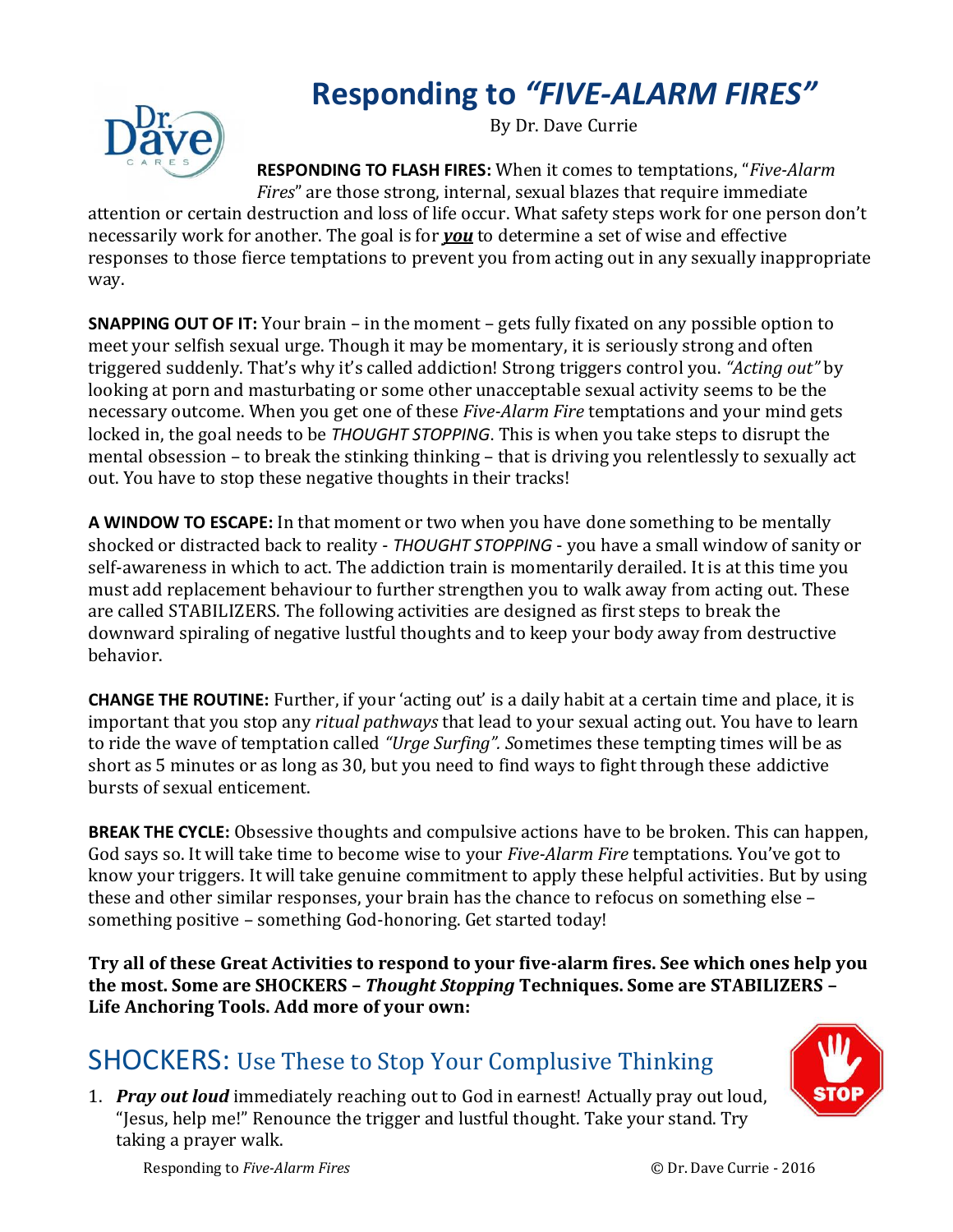- 2. *Make a phone call* to someone in your small group even in minor temptations. Don't let triggers go unchecked. Keep accountable. Have 5 people you can call 24/7 and they, you.
- 3. **Make it Hurt.** Have an elastic band on your wrist all the time. When triggered, pull and snap hard. The sting reminds you that temptation is wrong and your actions are hurting yourself and others.



- 4. **Quote Scripture out loud.** Jesus did. To start with, here are 7 good ones to know by heart:
	- *2 Corinthians 7:1- Therefore, since we have these promises, dear friends, let us purify ourselves from everything that contaminates body and spirit, perfecting holiness out of reverence for God.*
	- *Job 31:1- "I made a covenant with my eyes not to look lustfully at a young woman."*
	- *2 Corinthians 4:16-18- <sup>16</sup> Therefore we do not lose heart. Though outwardly we are wasting away, yet inwardly we are being renewed day by day. <sup>17</sup> For our light and momentary troubles are achieving for us an eternal glory that far outweighs them all.*



- *James 4:7-10- Submit yourselves, then, to God. Resist the devil, and he will flee from you. Come near to God and he will come near to you.*
- *1 Peter 5:8-10- Be alert and of sober mind. Your enemy the devil prowls around like a roaring lion looking for someone to devour. <sup>9</sup> Resist him, standing firm in the faith, because you know that the family of believers throughout the world is undergoing the same kind of sufferings.*
- *2 Cor. 10:3-5- For though we live in the world, we do not wage war as the world does. The weapons we fight with are not the weapons of the world. On the contrary, they have divine power to demolish strongholds. We demolish arguments and every pretension that sets itself up against the knowledge of God,*
- *1 John 2:15-16- Do not love the world or anything in the world. If anyone loves the world, love for the Father is not in them. For everything in the world—the lust of the flesh, the lust of the eyes, and the pride of life—comes not from the Father but from the world.*
- 5. **Take a whiff.** Buy a box of ammonia inhalant capsules. When your sobriety is threatened, break one open and smell it deeply. It's one of the only scents that goes directly to your brain.



- 6. **Belt out Worship Music.** Sing your head off yes, out loud. Create your own play list to anchor you. Choose a worship DVD to watch. Bookmark your favorite YouTube songs.
- 7. **R-TRIBE or WhatsApp Check-In.** Break the silence. Check the triggered box in R- $\mathbb{R}$   $\mathbf{R}$   $\mathbf{R}$  **TRIBE** Tribe. Admit you need support on WhatsApp. One of your wingmen will reach out. Look for support rolling in.
- 8. **Take a Cold Shower.** It's shock value you are after. It's not punishment it's about regaining awareness. If the shower is a tempting place, don't get distracted to act out. Cold only.
- 9. *Move toward people.* Go public. Go to a coffee shop, a mall or a park. Go to a friend. Don't remain alone. The opposite of Addiction is CONNECTION.